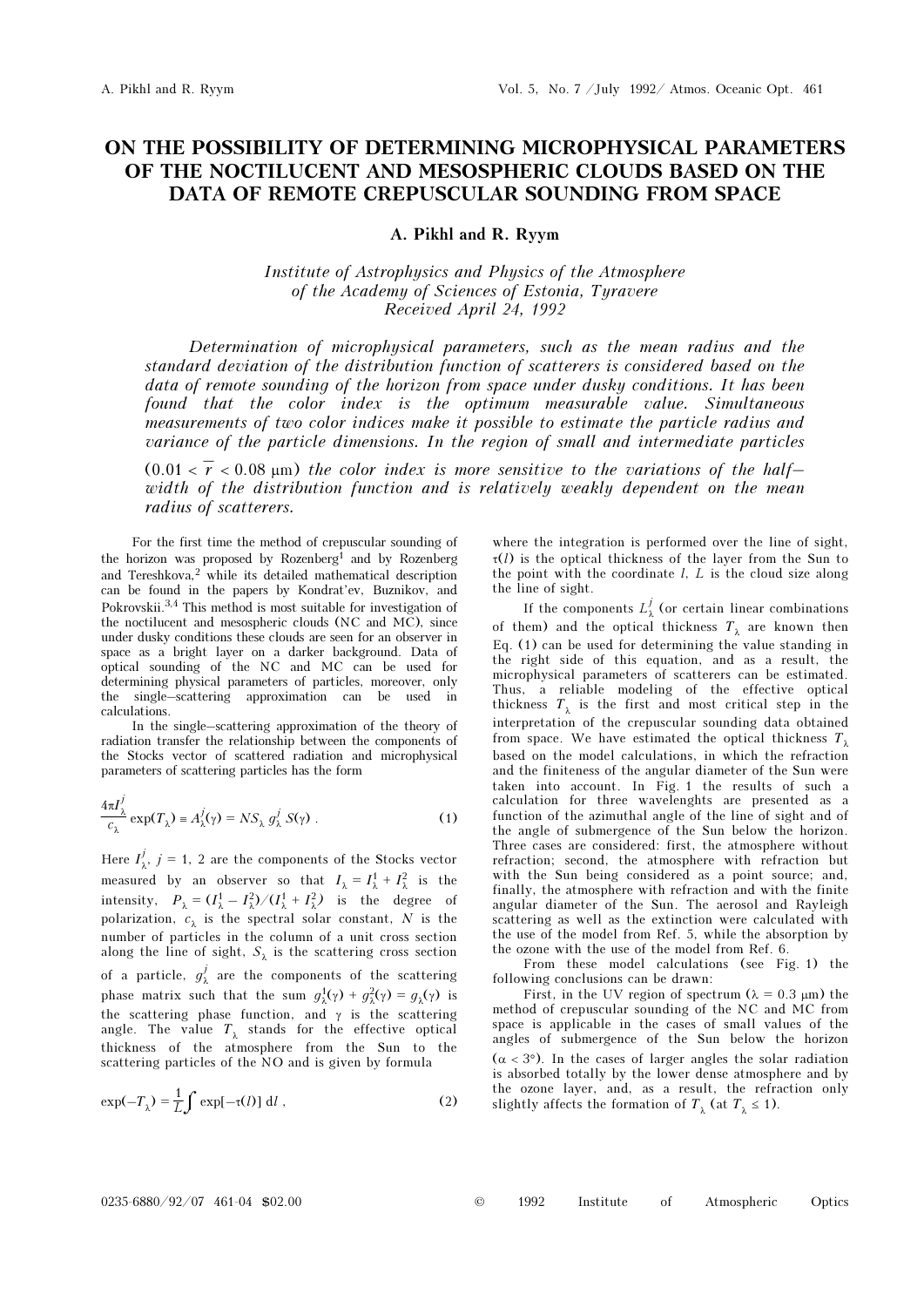

FIG. 1. The dependence of the optical thickness  $T_{\lambda}$  on the azimuthal angle of the line of sight  $\varphi$  and the angle  $\alpha$  of submergence of the Sun below the horizon. The models: the atmosphere without refraction (solid lines); the atmosphere with the refraction and the Sun is assumed to be the point source (dashed lines); and, the atmosphere with the refraction and the solar diameter is taken to be finite (dashed–dotted lines).

Second, in the visible wavelength region ( $\lambda = 0.55 \mu m$ ) the method can be used at the angles of submergence varying within the limits  $0^{\circ} < \alpha < 5^{\circ}$ . The refraction and the finite angular dimensions of the Sun slightly affect on the value of  $T_{\lambda}$ .

Third, in the IR wavelength region the method is applicable at the angles of submergence below the horizon down to 6–7°. The dimensions of the visible part of the solar limb have only small effect on  $T_{\lambda}$ , at the same time, the refraction should be taken into account.

Fourth, a reliable reconstruction of the microphysical parameters of the NC and MC is possible at  $T_{\lambda} \leq 1$  because at  $T_{\lambda} > 1$  the reconstruction quality will strongly depend on the model of the lower atmosphere, and, in addition, the use of the single scattering approximation becomes too problematic.

When  $I^j_\lambda$  and  $T_\lambda$  are known Eq. (1) can be used for determining the microphysical parameters of scattering particles. For the NC consisting of ice particles, which are extremely small, and have approximately spherical shape, the mean radius  $\overline{r}$  and the standard deviation  $d = \sqrt{D}$  (*D* is the variance) of particle size are the most important microphysical

characteristics of the scatterers. Therefore, Eq. (1) can be written in the form

$$
A^j_\lambda(\gamma) = N S_\lambda(\overline{r}, d) g^j_\lambda(\gamma, \overline{r}, d), \qquad (3)
$$

where the cross section  $S_{\lambda}(r, d)$  and the scattering matrix  $g^j_\lambda(\gamma, \vec{r}, d)$  are the known functions of  $\vec{r}$  and d, whose values may be calculated based on the Mie theory.<sup>7</sup> In this paper  $S_1$ and  $g_{\lambda}^{j}$  were simulated with the use of the lognormal particle

size distribution, however the obtained results are also valid for distributions close to the normal one and with the same

values of  $\overline{r}$  and d, because the optical properties of a polydisperse ensemble is almost insensitive to fine structure features of the distribution function shape.

We use the model of the NC, in which the values of

 $A^j_\lambda(\gamma)$  are the functions of three parameters, i.e., N,  $\overline{r}$ , and d, and as a result, it is neccessary to perform at least three independent measurements of the components of vector  $A$  in order to find these parameters. In practice it is advisable first to determine  $\overline{r}$  and  $d$  with the use of two independent values of dimensionless combinations of the type  $A^{j_1}_{\lambda_1}(\gamma_1)/A^{j_2}_{\lambda_2}(\gamma_2)$  and

then to determine N from Eq. (3) provided that  $\bar{r}$  and d are already known. Either the color index determined by the ratio of the radiation intensities at two specified wavelengths propagating along the direction  $(\gamma)$ 

$$
C_{\lambda_1\lambda_2}(\gamma) = \frac{A_{\lambda_1}^1(\gamma) + A_{\lambda_1}^2(\gamma)}{A_{\lambda_2}^1(\gamma) + A_{\lambda_2}^2(\gamma_2)} = \frac{S_{\lambda_1}(\tau, d) g_{\lambda_1}(\gamma, (\tau, d))}{S_{\lambda_2}(\tau, d) g_{\lambda_2}(\gamma, (\tau, d))},
$$
 (4)

or the degree of polarization

$$
P_{\lambda}(\gamma) = \frac{A_{\lambda}^{1}(\gamma) + A_{\lambda}^{2}(\gamma)}{A_{\lambda}^{1}(\gamma) + A_{\lambda}^{2}(\gamma)} = \frac{g_{\lambda}^{1}(\gamma, \overline{r}, d) - g_{\lambda}^{2}(g, \overline{r}, d)}{g_{\lambda}^{1}(\gamma, \overline{r}, d) + g_{\lambda}^{2}(\gamma, \overline{r}, d)}
$$
(5)

may be used as such dimensionless combinations. In the problems of remote sounding the asymmetry parameter which is determined by the ratio of intensities of the radiation scattered along two different directions is also used rather frequently. However, under conditions of the crepuscular sounding from space the layer of the NC is rarely so much uniform that the number of particles  $N$  along the line of sight could be assumed constant for different directions. For this reason the asymmetry parameter cannot be used in this case.

We have simulated the color indices  $C_{\lambda_1 \lambda_2}$  (30°) and  $C_{\lambda_3\lambda_4}$  (30°) and the degrees of polarization  $P_{\lambda_1}$  (30°) and  $P_{\lambda_2}$  (30°) as functions of  $\overline{r}$  and d for  $\lambda_1 = 0.3 \,\mu\text{m}$ ,  $\lambda_2 = 0.55 \,\mu\text{m}$ .  $\lambda_3 = 1.0 \,\mu\text{m}$ , and  $\lambda_4 = 2.25 \,\mu\text{m}$ . In simulation the condition  $d \leq \overline{r}$  was satisfied because large values of variance are not characteristic of physical distributions. Dependence of the color index  $C_{\lambda_1 \lambda_2}$  (30°) on the parameters  $\overline{r}$ and  $d$  is shown in Fig. 2. The dependence shown in this figure is quite typical of the color indices.



FIG. 2. The color index  $C_{\lambda_1\lambda_2}(\gamma)$  as a function of the parameters  $\bar{r}$  and d for  $\lambda_1 = 0.3$  μm,  $\lambda_2 = 0.55$  μm, and  $v = 30^\circ$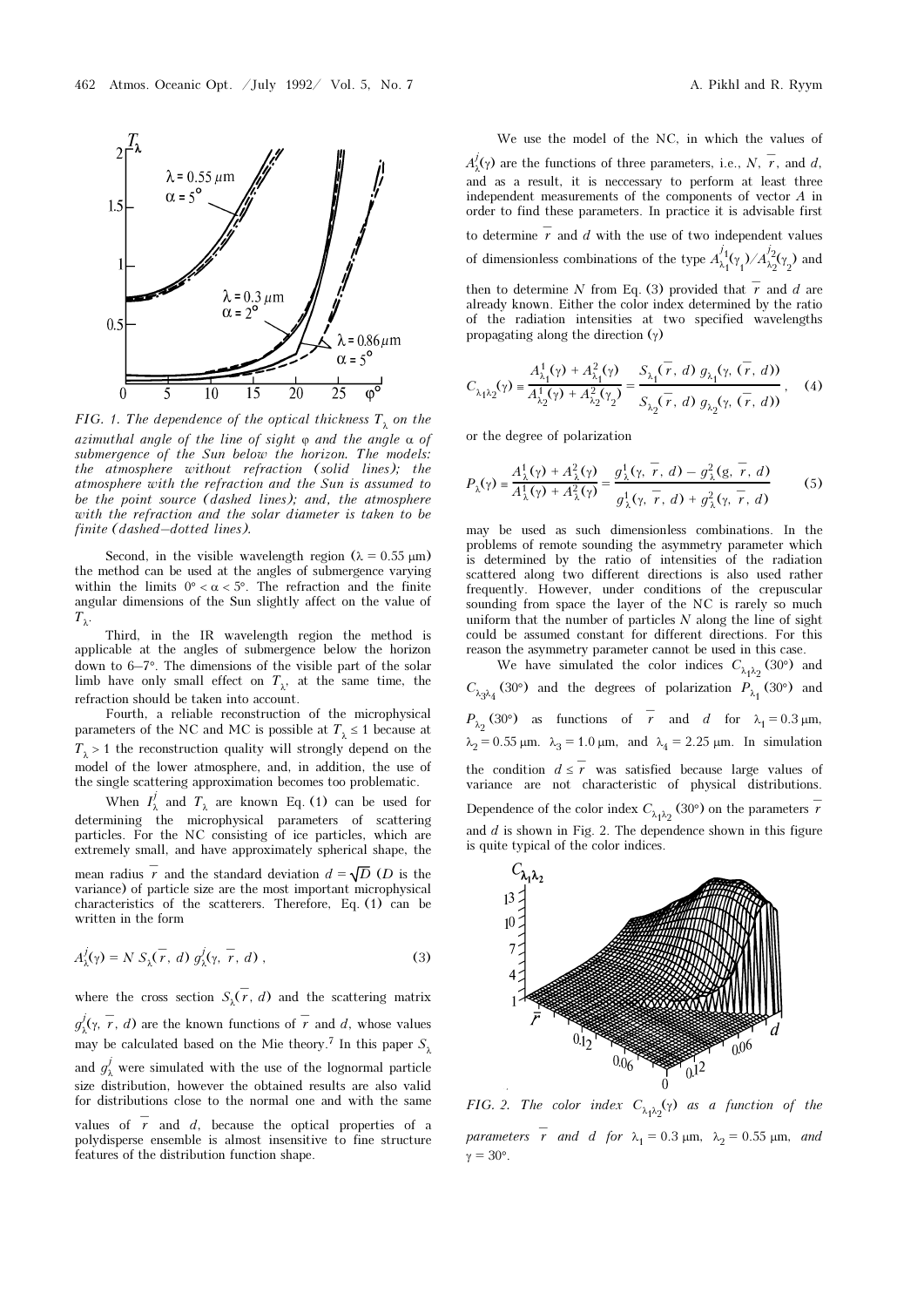For determining unambiguously the values  $\overline{r}$  and d from two independent values of the color indices  $C_{\lambda_1\lambda_2}(\gamma)$  and  $C_{\lambda_3\lambda_4}(\gamma)$  the corresponding surfaces need not to coincide or to lie very close. This requirement is equivalent to the condition that the isolines  $C_{\lambda_1 \lambda_2}(\gamma)$  and  $C_{\lambda_3 \lambda_4}(\gamma)$  in the plane  $(\overline{r}, d)$  are neither coinciding nor parallel. The shape of isolines  $C_{\lambda_1 \lambda_2}$  (30°) and  $C_{\lambda_3 \lambda_4}$  (30°) is depicted in Fig. 3. Based on this figure one can draw the following conclusions:

– In the region of small particles  $(\bar{r} < 0.08 \text{ }\mu\text{m})$  the color index is primarily determined by the width of the distribution function and is practically independent of the mean radius of particles.

– At  $\bar{r} > 0.08$  µm simultaneous measurements of  $C_{\lambda_1 \lambda_2}$ and  $C_{\lambda_3\lambda_4}$  make the determination of the mean radius and the standard deviation of the particle dimensions sufficiently reliable and accurate within the measurement error.



FIG. 3. The isolines of the color indices  $C_{\lambda_1\lambda_2}(\gamma)$  and  $C_{\lambda_3\lambda_4}(\gamma)$  in the plane  $(\overline{r}, d)$  for  $\lambda_1 = 0.3$   $\mu$ m,  $\lambda_2 = 0.55$   $\mu$ m,  $\lambda_3 = 1.0$  μm, and  $\lambda_4 = 2.25$  μm. The solid lines refer to  $C_{\lambda_1 \lambda_2}$ .

We also have studied the behavior of isolines of the color indices for other series of wavelengths, i.e.,  $\lambda_1 = 0.3$  μm,  $\lambda_2 = 0.55$  μm,  $\lambda_3 = 0.55$  μm, and  $\lambda_4 = 1.0$  μm. In this case the isolines were parallel in higher degree than that shown in Fig. 3, and as a result, in the case of such a

set of wavelengths the reconstruction of the parameters  $\overline{r}$ and d would be more ambiguous. It should be noted that decrease of a scattering angle from 30 to 10° leads to the same result, i.e., the parallelism between the isolines intensifies, while the intersections between them can be observed only in the region of small values of d.

Figure 4 shows the isolines of the color index  $C_{\lambda_1\lambda_2}$ and the degree of polarization  $P_{\lambda_1}$ . It can be seen that almost everywhere in the figure the isolines of C and P are parallel. This means that the degree of polarization does not bear additional information that could be useful when determining particle size distribution functions of the NC and the MC using the color index.



FIG. 4. The isolines of the color index  $C_{\lambda_1\lambda_2}(\gamma)$  and of the

degree of polarization  $P_{\lambda_1}$  in the plane  $(\bar{r}, d)$  for  $λ_1 = 0.3 \text{ µm}, \lambda_2 = 0.55 \text{ µm}, \text{ and } γ = 30^\circ.$  The dashed lines *refer to*  $P_{\lambda_1}$ .

Summarizing the model calculations on reconstruction of the microphysical parameters, i.e., the mean radius and the standard deviation of the particles of the NC and the MC, the following conclusions can be drawn:

First, when planning experiments on the crepuscular sounding it is neccessary to take into account the fact that the optical thickness of the paths strongly depends not only on the wavelength but also on the azimuthal angle of the line of sight, and for this reason the permissible angles of the submergence of the Sun below the horizon in the UV range (0.3 μm)  $\alpha \le 3^\circ$ , in the visible range (0.55 μm)  $\alpha \le 5^\circ$ , and in the IR range (0.86 μm)  $\alpha \leq 6^{\circ}$ .

Second, in processing of the obtained data one should carefully take into account the extinction of solar radiation in the lower atmosphere; when the optical thickness  $T<sub>1</sub> \le 1$ the refraction and the finiteness of the angular diameter of the Sun in the UV and visible wavelength regions can be ignored, while in the IR range the refraction is needed to be taken into account.

Third, the optical properties of the NC strongly depend on both the mean radius of the particles and the standard deviation  $d$ , and, therefore, interpretation of the measurement data should necessarily take into account both these parameters.

Forth, two values of the color index, one of which is measured in the UV or visible, and another in the IR, are

most usefull for determining  $\overline{r}$  and d.

Fifth, the employment of the degree of polarization for determining the parameters of the particle size distribution function under dusky condition is useless for two reasons:

– The isolines of the degree of polarization and the color index are parallel almost everywhere in the plane

 $(\overline{r}, d)$ , and as a result, it is impossible to determine simultaneously these parameters of the distribution function.

– Accurate measurements of the degree of polarization from space is a complicated problem because this value is very small in the region of the solar aureole.